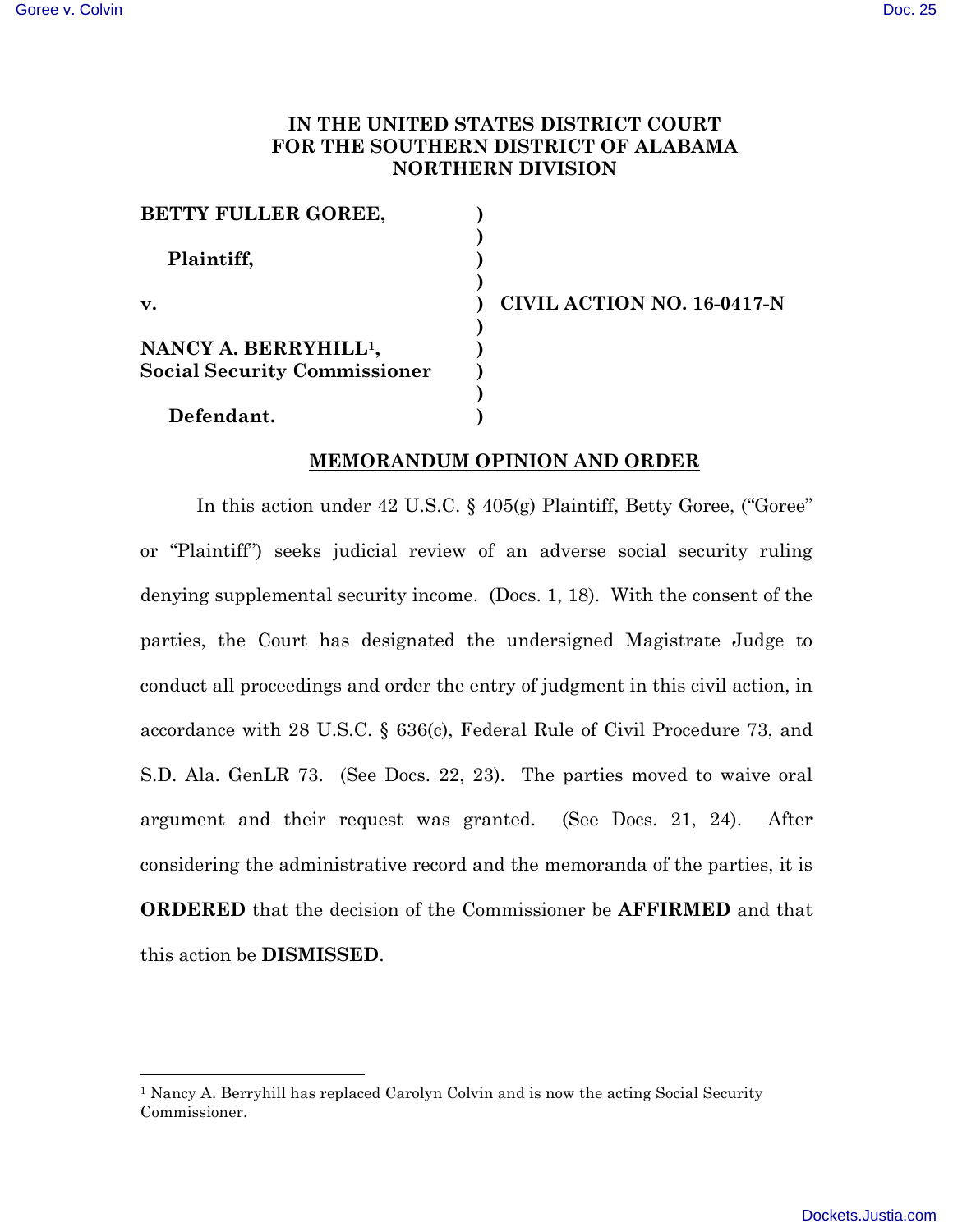#### **PROCEDURAL BACKGROUND**

Plaintiff protectively applied for supplemental security income on May 1, 2013. (Doc. 18 at 1; Tr. 179)<sup>2</sup>. Plaintiff alleged a disability onset date of February 15, 2012. (Doc. 17; Fact Sheet). Her application was initially denied on July 24, 2013, after which she requested a hearing. (Doc. 18 at 1; Tr. 112-115). Plaintiff attended a hearing before an Administrative Law Judge ("ALJ") on July 15, 2014, and the ALJ rendered an unfavorable decision on January 12, 2015. (Doc. 18 at 1; Tr. at 11-33, 125-51 ).

At the time of her application, Plaintiff was thirty eight years old, had attended, but not completed, the twelfth grade, and had previous work history as a cosmetologist. (Doc. 17; Tr. at 57). Plaintiff alleges she is disabled due to depression/dysthymic disorder, high blood pressure, diabetes, back pain (broad based protrusion at L4-5 with radiculopathy; disc bulge L5- S1), hip pain, chronic keloid pain, anxiety/nervousness, obesity, side effects from medication, and chronic pain syndrome. (Doc. 17). On January 12, 2015, an ALJ denied benefits after determining that Plaintiff was capable of performing a limited range of light work. (Tr. at 20). Plaintiff requested review of the hearing decision, but the Appeals Council denied the request on June 13, 2016. (*Id*. at 1-6).

<sup>2</sup> This is Plaintiff's second application for social security benefits. An ALJ denied Plaintiff's initial application on February 14, 2012. In May 2013, Plaintiff filed the application that is the subject of this action, alleging that the day after she was denied, her condition significantly worsened to the point she was no longer able to work. On March 22, 2013, the Appeals Council upheld the denial. (Tr. at 22).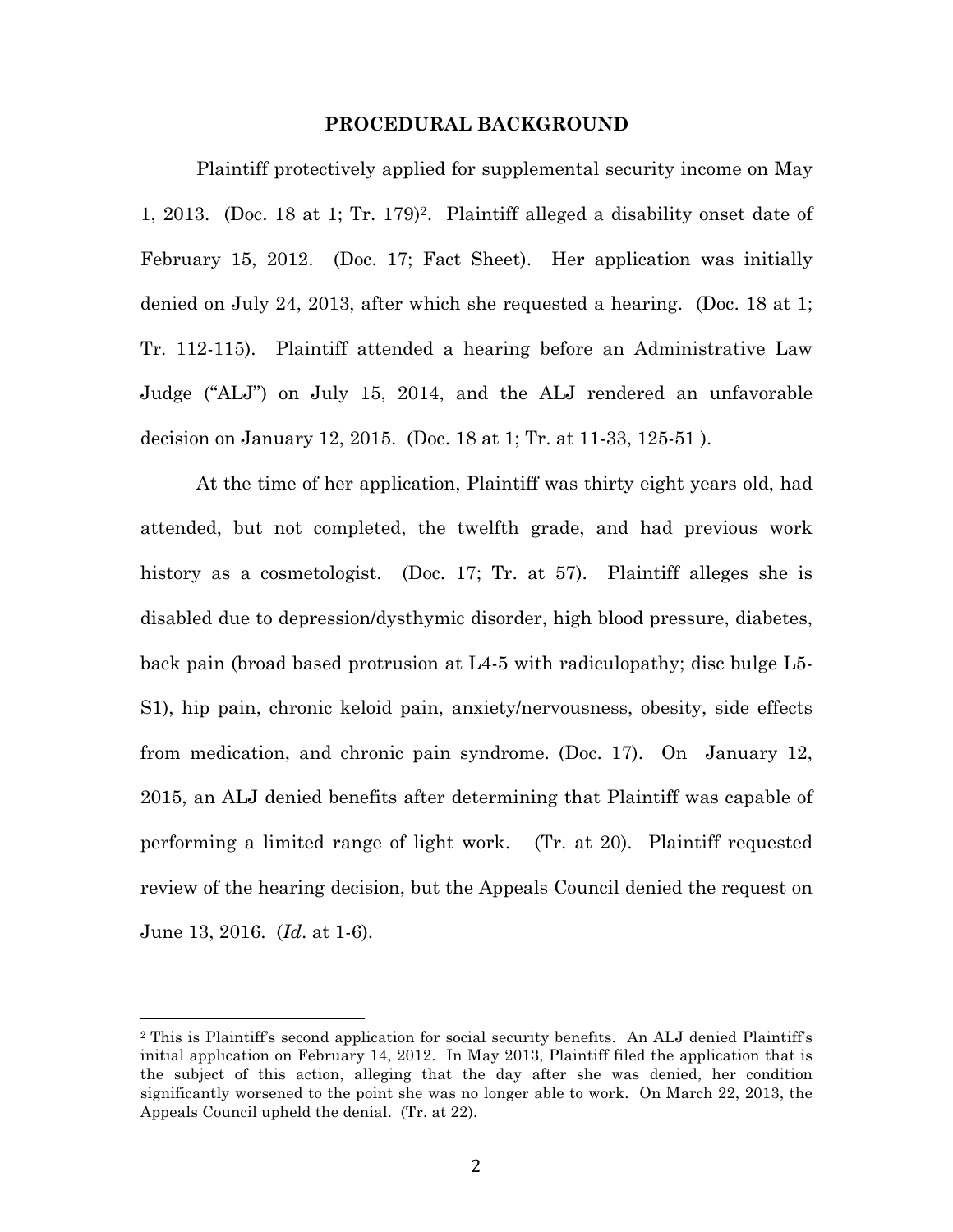Plaintiff asserts that the following grounds for error: (1) the ALJ erred in failing to follow the Eleventh Circuit's pain standard, (2) the ALJ's decision is not supported by substantial evidence; and (3) the ALJ failed to include all of Ms. Goree's limitations in the hypotheticals posed to the vocational expert ("VE"). (Doc. 18 at 1). Defendant has responded to—and denies—these claims. (Doc. 19, generally).

#### **STANDARD OF REVIEW**

"In Social Security appeals, [the Court] must determine whether the Commissioner's decision is ' "supported by substantial evidence and based on proper legal standards. Substantial evidence is more than a scintilla and is such relevant evidence as a reasonable person would accept as adequate to support a conclusion." ' " *Winschel v. Comm'r of Soc. Sec.*, 631 F.3d 1176, 1178 (11th Cir. 2011) (quoting *Crawford v. Comm'r of Soc. Sec.*, 363 F.3d 1155, 1158 (11th Cir. 2004) (per curiam) (internal citation omitted) (quoting *Lewis v. Callahan*, 125 F.3d 1436, 1439 (11th Cir. 1997))). However, the Court " 'may not decide the facts anew, reweigh the evidence, or substitute our judgment for that of the [Commissioner].' " *Winschel*, 631 F.3d at 1178 (quoting *Phillips v. Barnhart*, 357 F.3d 1232, 1240 n.8 (11th Cir. 2004) (alteration in original) (quoting *Bloodsworth v. Heckler*, 703 F.2d 1233, 1239 (11th Cir. 1983))). " 'Even if the evidence preponderates against the [Commissioner]'s factual findings, we must affirm if the decision reached is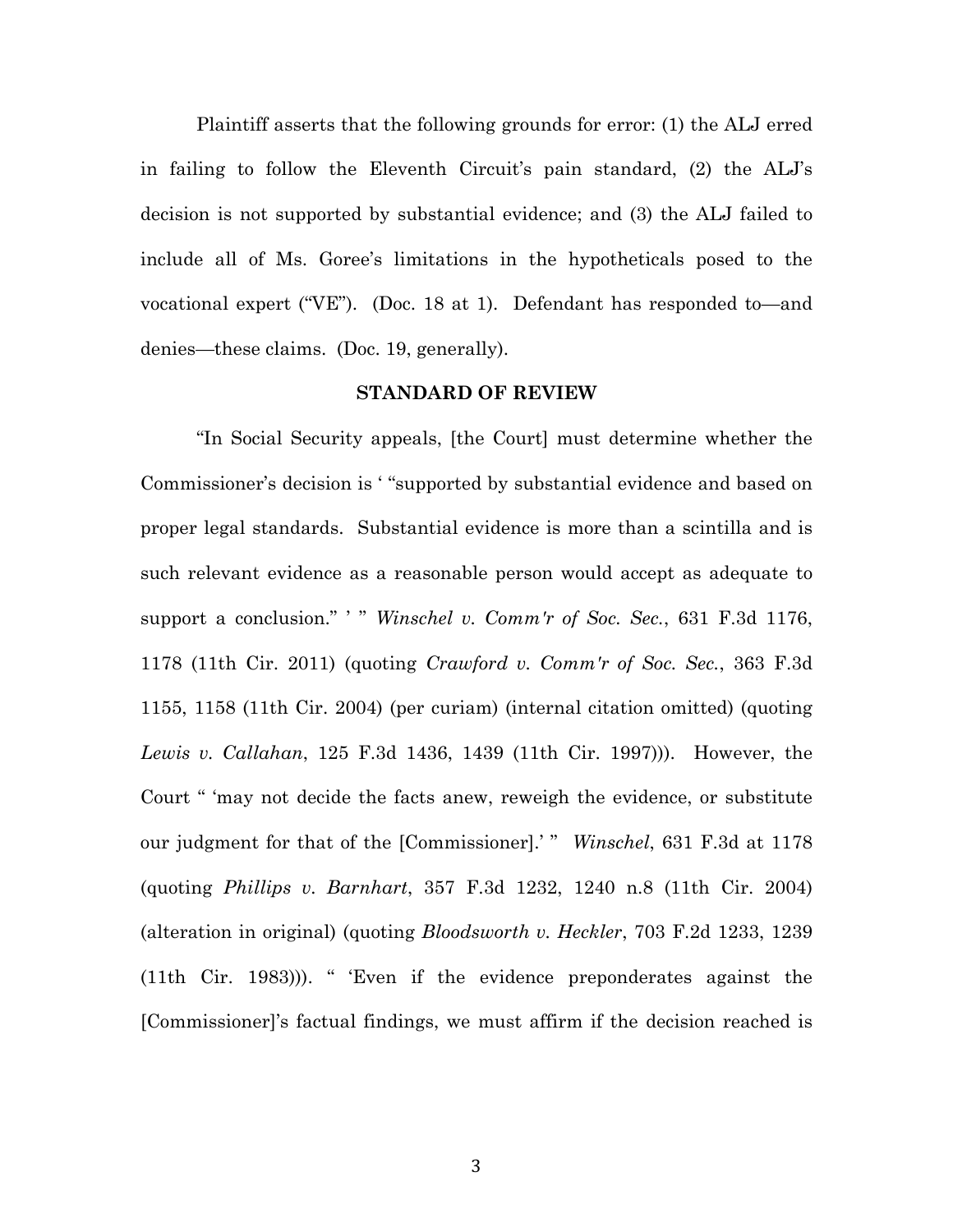supported by substantial evidence.' " *Ingram*, 496 F.3d at 1260 (quoting *Martin v. Sullivan*, 894 F.2d 1520, 1529 (11th Cir. 1990)).

 "Yet, within this narrowly circumscribed role, [courts] do not act as automatons. [The court] must scrutinize the record as a whole to determine if the decision reached is reasonable and supported by substantial evidence[.]" *Bloodsworth*, 703 F.2d at 1239 (citations and quotation omitted). *See also Owens v. Heckler*, 748 F.2d 1511, 1516 (11th Cir. 1984) (per curiam) ("We are neither to conduct a de novo proceeding, nor to rubber stamp the administrative decisions that come before us. Rather, our function is to ensure that the decision was based on a reasonable and consistently applied standard, and was carefully considered in light of all the relevant facts."). "In determining whether substantial evidence exists, [a court] must…tak[e] into account evidence favorable as well as unfavorable to the [Commissioner's] decision." *Chester v. Bowen*, 792 F.2d 129, 131 (11th Cir. 1986).

Although the "claimant bears the burden of demonstrating the inability to return to [his or] her past relevant work, the Commissioner of Social Security has an obligation to develop a full and fair record." *Shnorr v. Bowen*, 816 F.2d 578, 581 (11th Cir. 1987). *See also Ellison v. Barnhart*, 355 F.3d 1272, 1276 (11th Cir. 2003) (per curiam) ("It is well-established that the ALJ has a basic duty to develop a full and fair record. Nevertheless, the claimant bears the burden of proving that he is disabled, and, consequently, he is responsible for producing evidence in support of his claim." (citations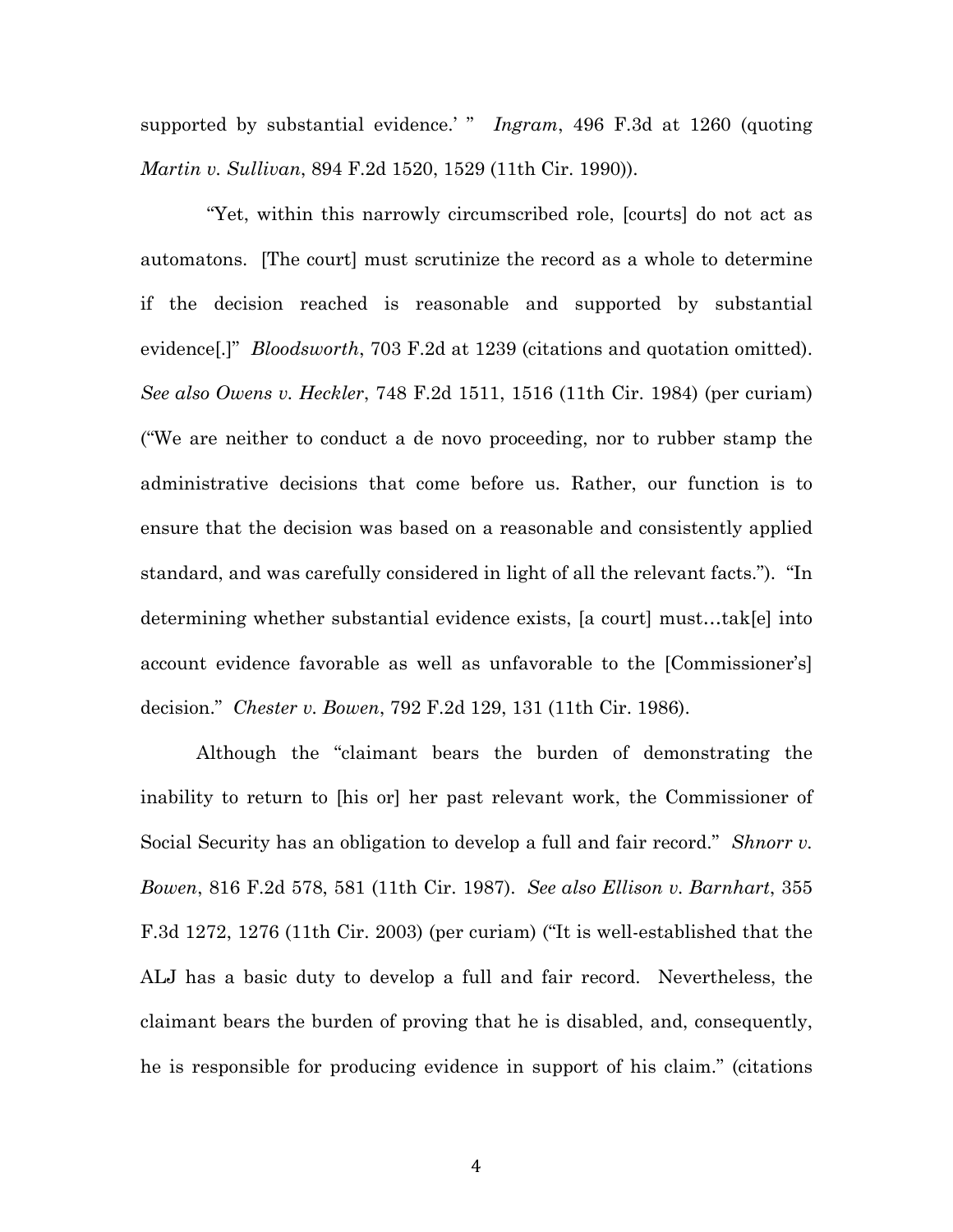omitted)). "This is an onerous task, as the ALJ must scrupulously and conscientiously probe into, inquire of, and explore for all relevant facts. In determining whether a claimant is disabled, the ALJ must consider the evidence as a whole." *Henry v. Comm'r of Soc. Sec.*, 802 F.3d 1264, 1267 (11th Cir. 2015) (per curiam) (citation and quotation omitted).

Where, as here, the ALJ denied benefits and the Appeals Council denied review of that decision, the Court "review[s] the ALJ's decision as the Commissioner's final decision." *Doughty*, 245 F.3d at 1278. "[W]hen the [Appeals Council] has denied review, [the Court] will look only to the evidence actually presented to the ALJ in determining whether the ALJ's decision is supported by substantial evidence." *Falge v. Apfel*, 150 F.3d 1320, 1323 (11th Cir. 1998).

## **DISCUSSION**

At step two of the sequential process, the ALJ found that Plaintiff had severe impairments of keloids, diabetes mellitus, hypertension, lumbar disc disease with spondylosis/osteoarthritis, obesity, chronic pain syndrome, and dysthymic disorder (versus major depression) (20 CFR 416.920(c)). (Tr. at 16). At step three, the ALJ found that "[t]he claimant does not have an impairment or combination of impairments that meets or equals the severity of one of the listed impairments in 20 CFR Part 404, Subpart P, Appendix 1(20 CFR, 416.920(d), 416.925 and 416.926)." (*Id*. at 17). The ALJ then determined Plaintiff's RFC as follows: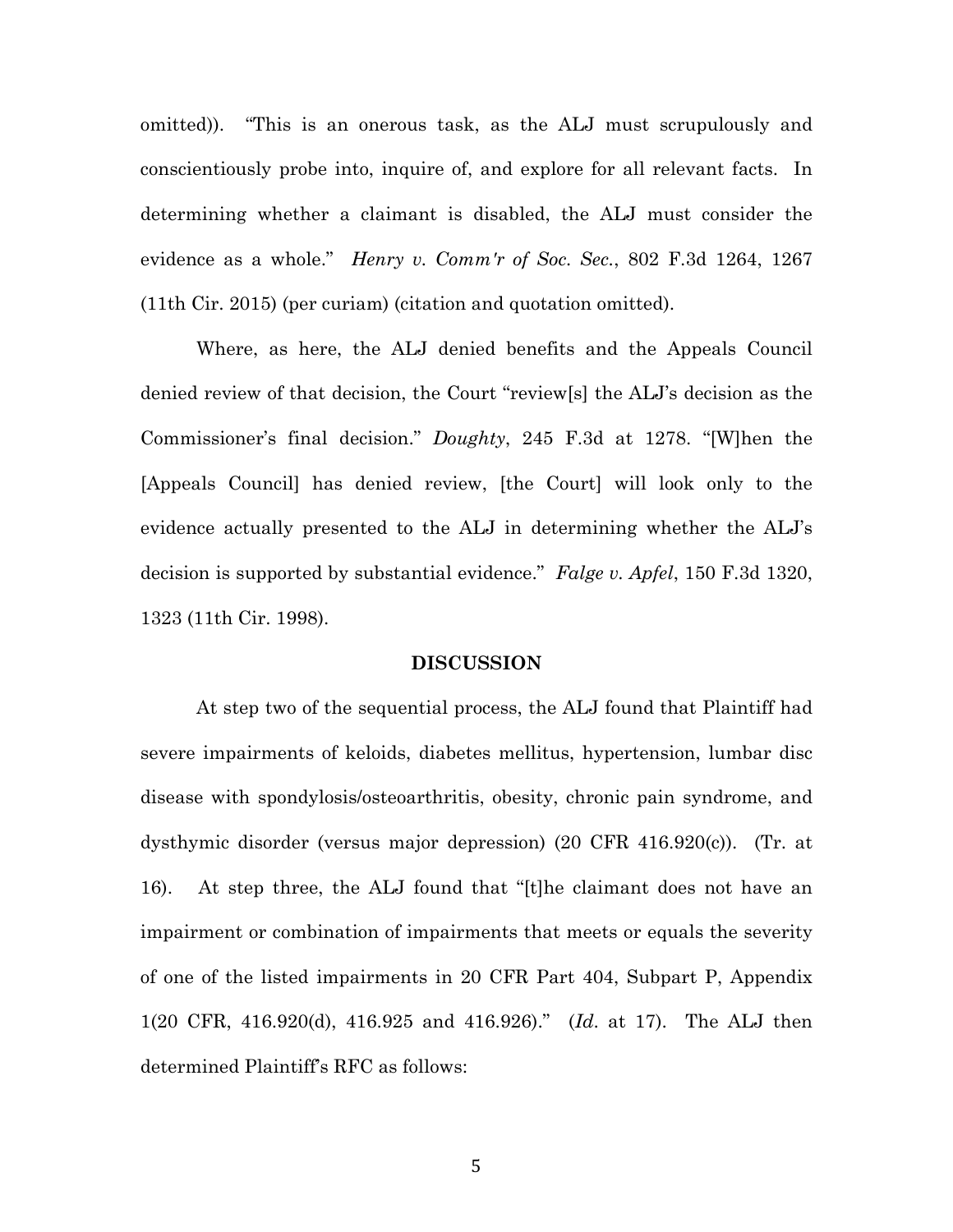After careful consideration of the entire record, the undersigned finds that the claimant has the residual functional capacity to perform light work as defined in 20 CFR 416.967(b) except that on a function-byfunction basis, the claimant can occasionally push-pull with upper extremities. She cannot climb ladders, ropes, or scaffolds. She cannot crawl. She can occasionally climb ramps and stairs and crouch. She can frequently reach except she can only occasionally overhead reach. She must avoid concentrated exposure to extreme temperatures. She must avoid all exposure to dangerous machinery and unprotected heights. Mentally, she can perform simple, routine and repetitive tasks. She can maintain attention and concentration to perform such tasks for two-hour increments throughout the workday. She can have casual contact with the general public throughout the workday.

(Tr. at 20). With the help of a vocational expert, the ALJ then determined, at step five, that Plaintiff was capable of performing her past relevant work as a day worker and hand packer as previously performed by the claimant. It was additionally determined that Plaintiff was capable of performing other jobs which existed in the national economy and that Plaintiff was not disabled. (*Id*. at 27-28).

Plaintiff asserts that the following grounds for error: (1) the ALJ erred in failing to follow the Eleventh Circuit's pain standard, (2) the ALJ's decision is not supported by substantial evidence; and (3) the ALJ failed to include all of Ms. Goree's limitations in the hypotheticals posed to the vocational expert. (Doc. 18 at 1). Defendant contends the ALJ's followed the pain standard, that his decision was based on substantial evidence, and that there were no deficiencies with the vocational hypotheticals or the vocational expert's testimony. (Doc. 19, generally). The undersigned will address each contention of error in turn.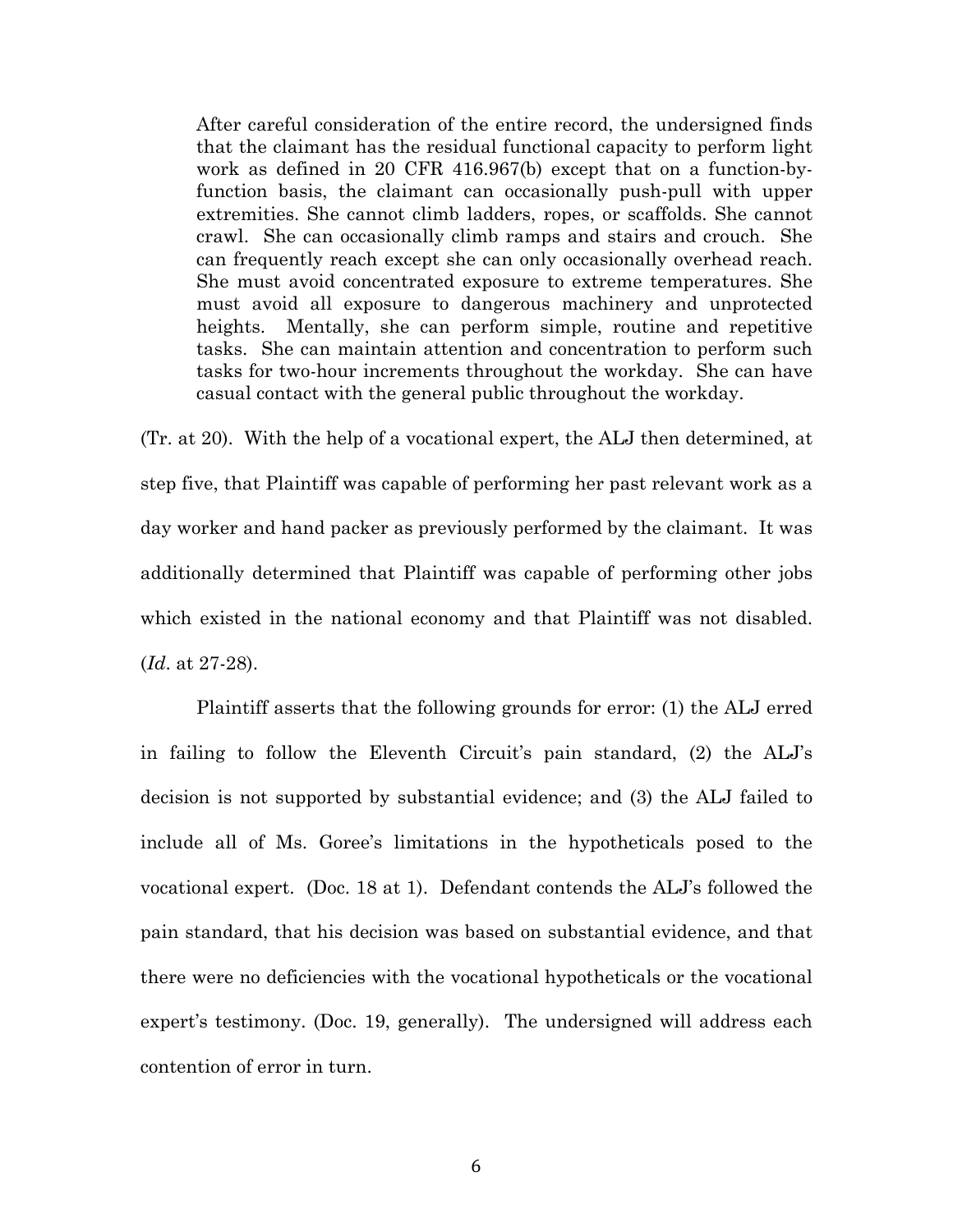### **A. Eleventh Circuit's Pain Standard**

Pain is not amenable to objective measurement. *See* 20 C.F.R.§ 416.928. As a result, the Eleventh Circuit in *Holt v. Sullivan*, 921 F.2d 1221 (11th Cir. 1991), articulated the "pain standard," which applies when a disability claimant attempts to establish a disability through his own testimony of pain or other subjective symptoms. The pain standard requires:

(1) evidence of an underlying medical condition and either (2) objective medical evidence that confirms the severity of the alleged pain arising from that condition or (3) that the objectively determined medical condition is of such a severity that it can be reasonably expected to give rise to the alleged pain.

*Dyer v. Barnhart*, 395 F.3d 1206, 1210-11 (11th Cir. 2005); see 42 U.S.C. §  $423(d)(5)(A); 20 \text{ C.F.R. }$  § 416.929. "A claimant's subjective testimony supported by medical evidence that satisfies the pain standard is itself sufficient to support a finding of disability." *Holt,* 921 F.2d at 1223. If a claimant satisfies these criteria, an ALJ must explain the reasons for discrediting the claimant's allegations of subjectively disabling symptoms. *Dyer*, 395 F.3d at 1210-11. "It is established in this circuit that if the [ALJ] fails to articulate reasons for refusing to credit a claimant's subjective pain testimony, then the [ALJ], as a matter of law, has accepted that testimony as true. Implicit in this rule is the requirement that such articulation of reasons by the [ALJ] be supported by substantial evidence." *Hale v. Bowen*, 831 F.2d 1007, 1012 (11th Cir. 1987).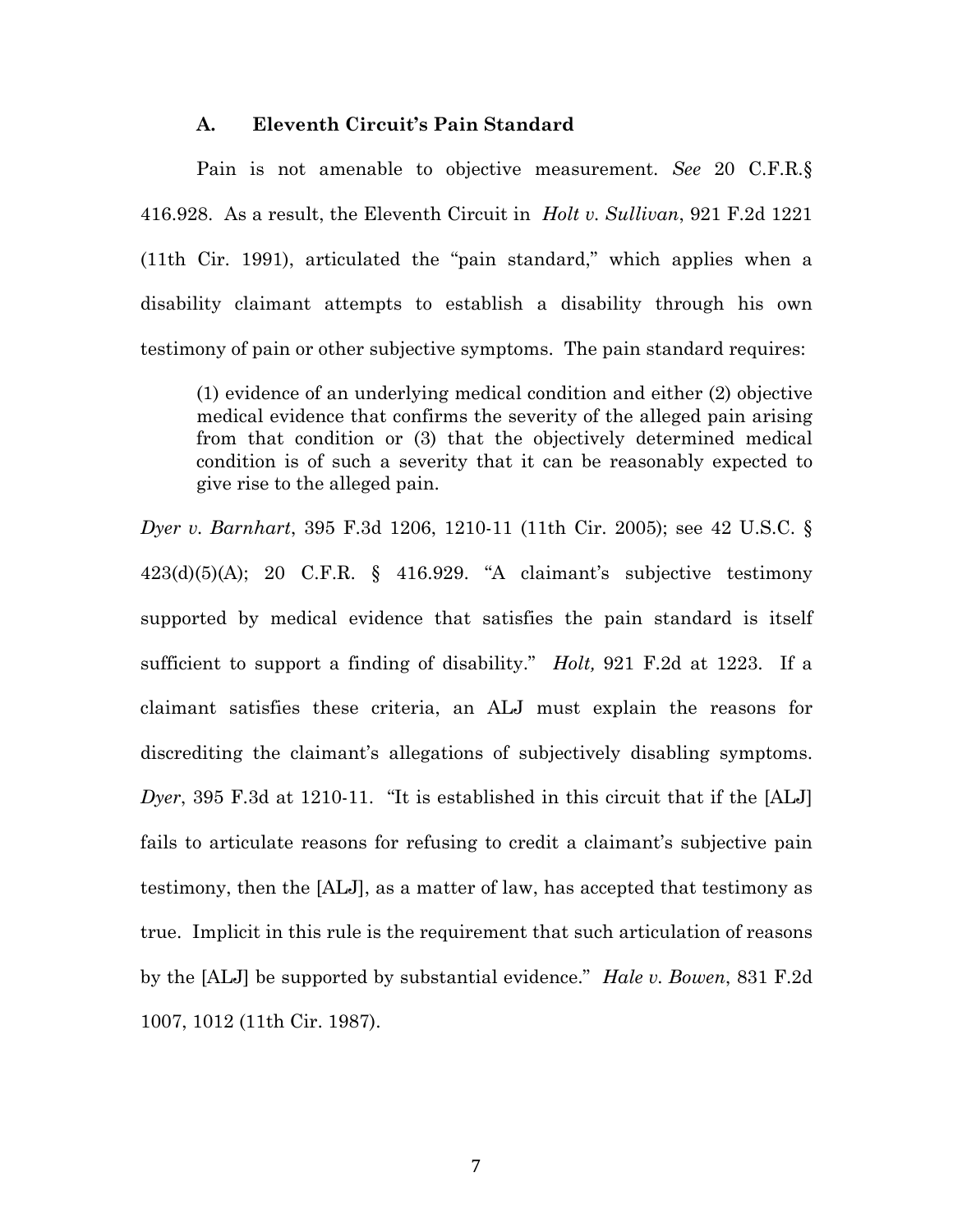In assessing the credibility of an individual, the following factors should be considered:

(1) the claimant's daily activities; (2) the location, duration, frequency, and intensity of pain or other symptoms; (3) precipitating and aggravating factors; (4) type, dosage, effectiveness, and side effects of any medications used to alleviate pain or other symptoms; (5) treatment other than medication, received for relief of pain or other symptoms; (6) any measures, other than treatment, used to relieve pain or other symptoms; and (7) other factors concerning functional limitations and restrictions due to pain or other symptoms.

20 C.F.R. §§ 404.1529(c)(3), 416.929(c)(3); see also SSR 96-7p.

Plaintiff asserts that the ALJ failed to take into consideration any of the seven factors that an ALJ must consider in assessing the credibility of an individual's statements pursuant to 20 C.F.R.  $\&$  404.1529(c)(3), 416.929(c)(3), and SSR 96-7 and ignored multiple records which resulted in a determination that is not supported by substantial evidence. (Doc. 18 at 2-3, 5). In support of her position, Plaintiff states that the ALJ extensively focused on the records of Dr. De La Torre who only treated Plaintiff's keloids and that the ALJ failed to cite multiple other records from Marion Clinic and Dr. Davis, covering the same period of time that show Plaintiff's complaints stemming from her diabetes, hypertension, depression, low back pain, and severe debilitating pain from the keloids. (Doc. 18 at 3). Namely, Plaintiff contends the ALJ completely ignored the following notations in Plaintiff's medical records:

(1) Marion Clinic Records (Tr. 691-693) - "She has been on numerous medications related to pain associated with the keloid scarring. She has had injections for the pain. She has had anti-inflammatory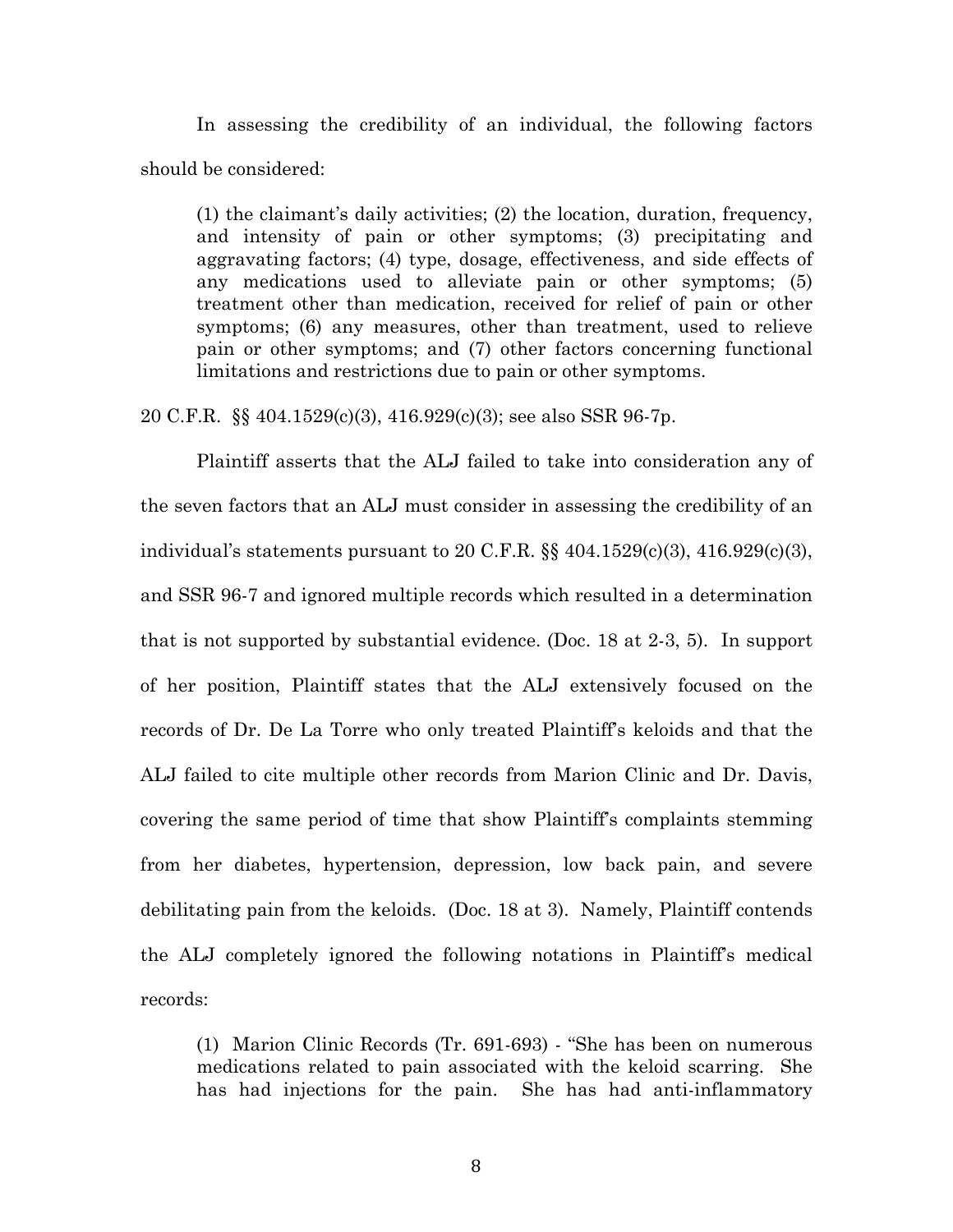medications, Tylenol with Codeine and Lortab and fentanyl patches, none of which seemed to help keep her pain away. She is requesting pain management physician and I am surprised that [the] UAB physicians have not referred her that direction but apparently they have not." It was also noted Plaintiff was anxious, crying worried about constantly being in pain and stated "patient is experiencing significant left arm pain in association with her keloids."

(2) Marion Clinic Records (Tr. 673) - "This patient has bilateral large keloids on each upper arm region so perhaps the wrist cuff is best for because the keloids are incredibly painful for this patient."

(3) Cahaba Center for Mental Health and Mental Retardation Records (Tr. 291-310) - Notes indicating Plaintiff had previously been diagnosed on multiple occasions with dysthymic disorder due to chronic pain.

(4) UAB Medicine Records (Tr. 774) - Note indicating the following: severity of pain 10; described as constant and stabbing.

(5) Dr. McKeown Records (Tr. 765, 772) – Records showing that the medications Dr. McKeown prescribed to Plaintiff were not relieving her pain, so Dr. McKeown instructed her to discontinue them. The notes also detail an "extensive discussion with patient regarding the limited options we have to offer at this time while encouraging her to follow up with her [primary care physician] to see if he might be aware of any other pain physicians or plastic surgeons who may have interventions to provide relief" and that the pain management physician requested a TENS unit, and did not give refills on any medication because "the patient assured us that she had adequate medication." 3

(Doc. 18 at 3-5). Plaintiff also contends that both her protruding disc causing

right sided radiculopathy and chronic keloids should satisfy this Circuit's

pain standard. (*Id*. at 5). Defendant contends that the ALJ properly

<sup>3</sup> Plaintiff also asserts that this note contradicts the ALJ's reliance on Plaintiff's refusal of pain medications. However, as discussed herein below, there were multiple notations of Plaintiff's refusal of medication/treatment and it is evident that the ALJ's decision was not based solely on his alleged misinterpretation of this one visit.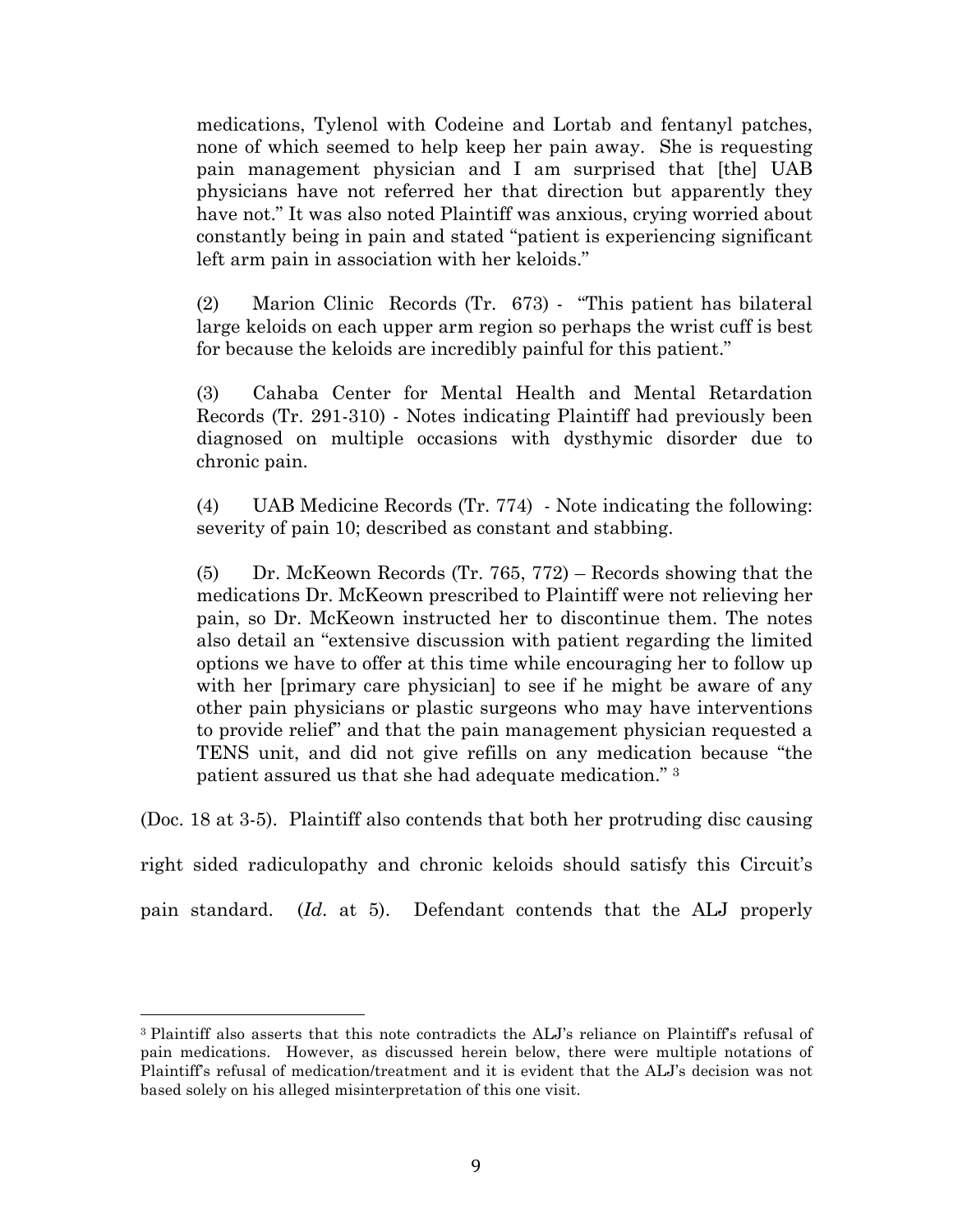assessed Plaintiff's credibility and, as he articulated, his assessment was based on substantial evidence. (Doc. 19 at 5-8.)

After extensively summarizing Plaintiff's testimony and medical records (Tr. at 21-25), the ALJ stated as follows:

After careful consideration of the evidence, the undersigned finds that the claimant's medically determinable impairments could reasonably be expected to cause some of the alleged symptoms; however, the claimant's statements concerning the intensity, persistence and limiting effects of these symptoms are not entirely credible for the reasons explained in this decision. Essentially, in many aspects, these are the same allegations denied by an administrative law judge in 2012. This is a younger individual who is obese and who has keloids; some have been excised/removed, but there are no signs of chronic infections related to the excisions. She testified she has Medicaid, so she has had access to medical care. Records do not document serious crises/complications relating to hypertension or diabetes. She is obese but has no advanced joint disease. There are back pain complaints but 2012 MRI showed only broad based protrusion at L4-5; neurosurgery records report she retains normal lower extremity strength and sensations with normal gait with retained ability to heel & toe walk. There is only mild dis disease per x-ray (Ex B1F pg 5). Right leg x-rays were normal in April 2014 per Ex B12F pg 43. Primary care records indicate there is some pain in the upper part of the body because of the keloid scarring, and the undersigned has assigned some restrictions to account for that non-debilitating pain. In fact, the undersigned has assigned some substantial exertional, postural, and environmental limitations to account for some keloid-related pain and her medication regimen; however, the record does not clearly demonstrate that the medication regimen is causing *chronic substantial* side effects that can reasonably be considered debilitating. Most notable, she has nearly SGA-level income for 2012 & 2013; that seriously undercuts her debilitating pain complaints. Also, she is raising underage children in her home. Records describe conservatively treated depression with varying diagnoses related to it. No psychosis is demonstrated per the latest counselor updates. A nurse practitioner notes no signs of depression or anxiety during checkup this summer.

To assess the claimant's credibility, as directed by the Regulations, the undersigned has considered all of the available evidence, including testimony at the hearing and third party statements, and in light of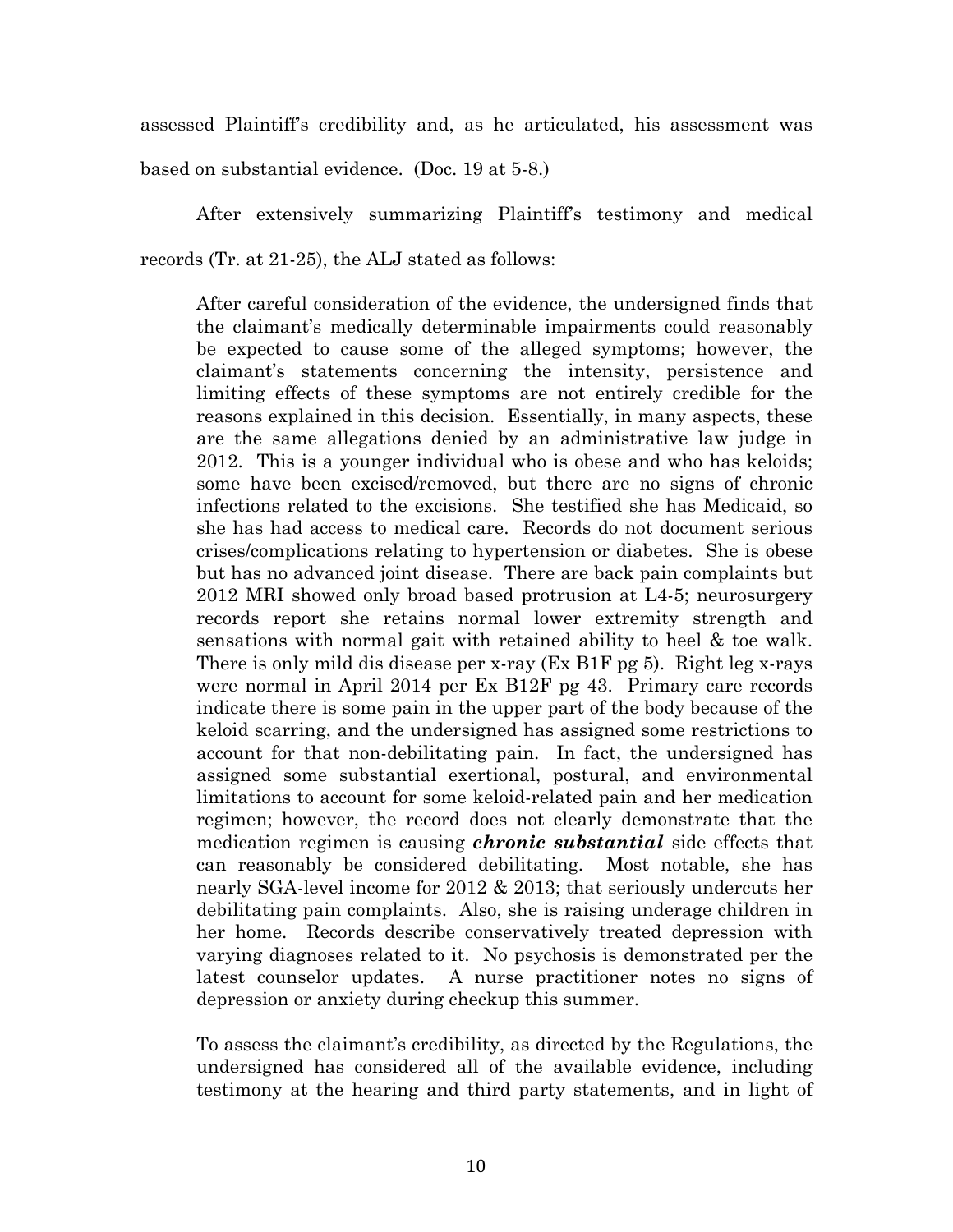this, the claimant is found to be less than credible. For, example, at the hearing, when questioned about the work performed after her alleged onset date, she testified that she did not perform the work for which she was paid. The undersigned finds this to be suspect at best. As a self-employed individual, it is highly unlikely that individuals would continue to pay the claimant for work she did not perform. Secondly, throughout the evidence, it is clear that the claimant elected to stop taking her prescribed medications, which reflects that her conditions were not as debilitation as alleged. Lastly, the claimant selected the date after her previous denials as her alleged onset date. She offers no plausible explanations why she feels that as of this date she was no longer able to work.

(Tr. at 25-26)(emphasis in original). The ALJ then went on to describe the discrepancies between Plaintiff's alleged pain and her medical records in relationship to her complained of impairments. In so doing, the ALJ explained that Plaintiff's complaints were inconsistent with the medical evidence of record relating to Plaintiff keloids, lumbar disc disease with spondylosis/osteoarthritis and chronic pain syndrome, diabetes mellitus, hypertension, dysthymic disorder vs. major depression, and obesity. (*Id*. at 26-27).

As an initial matter, it is clear that the ALJ extensively considered Plaintiff's medical records. Additionally, the ALJ's medical summary includes multiple references to Marion Clinic and Dr. Davis and, therefore, Plaintiff's allegation that the ALJ failed to cite those records is not compelling. The record also reflects that in determining the credibility of Plaintiff, the ALJ considered the seven factors utilized in the 11th Circuit, i.e.,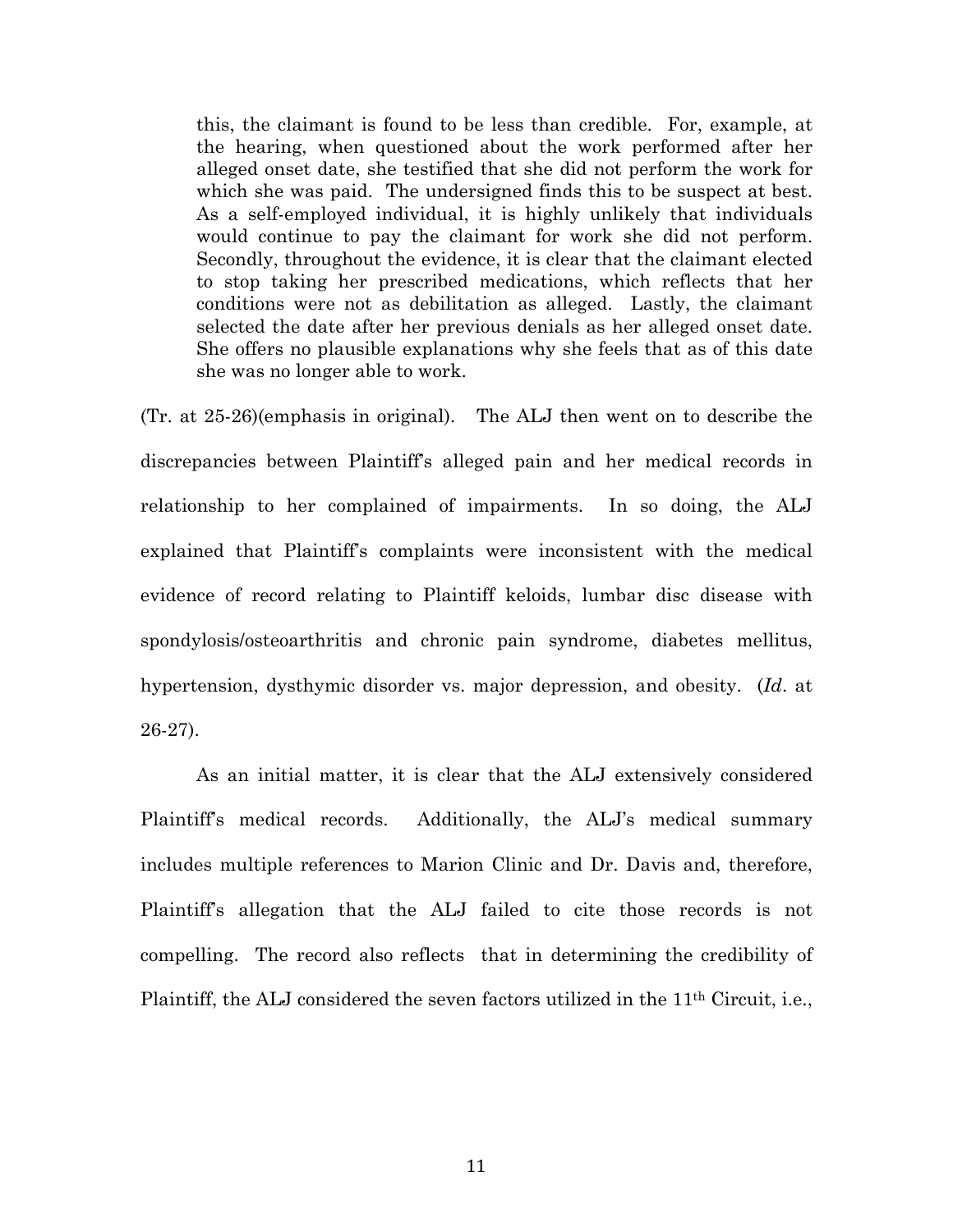Plaintiff's activities of daily living4, her treatment, medication regimen, and the side effects of her medication<sup>5</sup>, the location, duration, frequency, and intensity of pain or other symptoms<sup>6</sup>; and measures other than treatment to relieve pain7. As a result, based on the record, it is evident that the administrative law judge did not ignore Plaintiff's testimony or the medical evidence of Plaintiff's pain. Rather, the ALJ determined that intensity, persistence and limiting effects of the pain she alleged was not credible when considered in the light of all the evidence. Moreover, the ALJ articulated the reasons for his determination that Plaintiff was not entirely credible.

Despite Plaintiff's contention that the ALJ ignored the seven factors he is required to consider when determining credibility, the ALJ's articulated reasoning addresses those very factors. Lastly, while Plaintiff points to multiple records which indicate that Plaintiff complained of or suffered from pain, there remains substantial evidence on which the ALJ relied in reaching

<sup>4</sup> S*ee* (Tr. at 22) ("by her own admission her condition did not interfere with her daily routine"); (Tr. at 25)("she is raising underage children in her home"); ("she has nearly SGAlevel income for 2012 & 2013").

<sup>5</sup> *See* (Tr. at 22) ("she admitted she stopped taking her medication"), ("on at least two separate visits, when she reported increased pain, she refused the recommended treatment"); (Tr. at 23) ("she had since stopped taking any narcotic pain medication"), ("she admitted her that prescribed treatment afforded her significant relief with [sic] any sign or complaints of side effects from medication"), ("despite being offered a neurological consult, the claimant denied"), ("she was repeatedly cautioned about remaining compliant with prescribed treatment").

<sup>6</sup> *See* (Tr. at 22) ("her condition had improved, she rejected needing further treatment"), ("she remained treatment free [from September 2012] until January 2013"), ( "she expressed pleasure about her progress"); (Tr. at 23) (in "2012, she denied having any back, neck, joint or muscle pain"), (in "2013, […] the claimant admitted her back pain was resolved"), ("her complaints were treated conservatively"), (in "2012, examining physicians indicated the claimant's hypertension was resolved with treatment").

<sup>7</sup> See (Tr. at 24) ("he recommended a lifestyle change to improve her overall endocrine systems"), ("again, he advised she modify her lifestyle to improve her symptoms").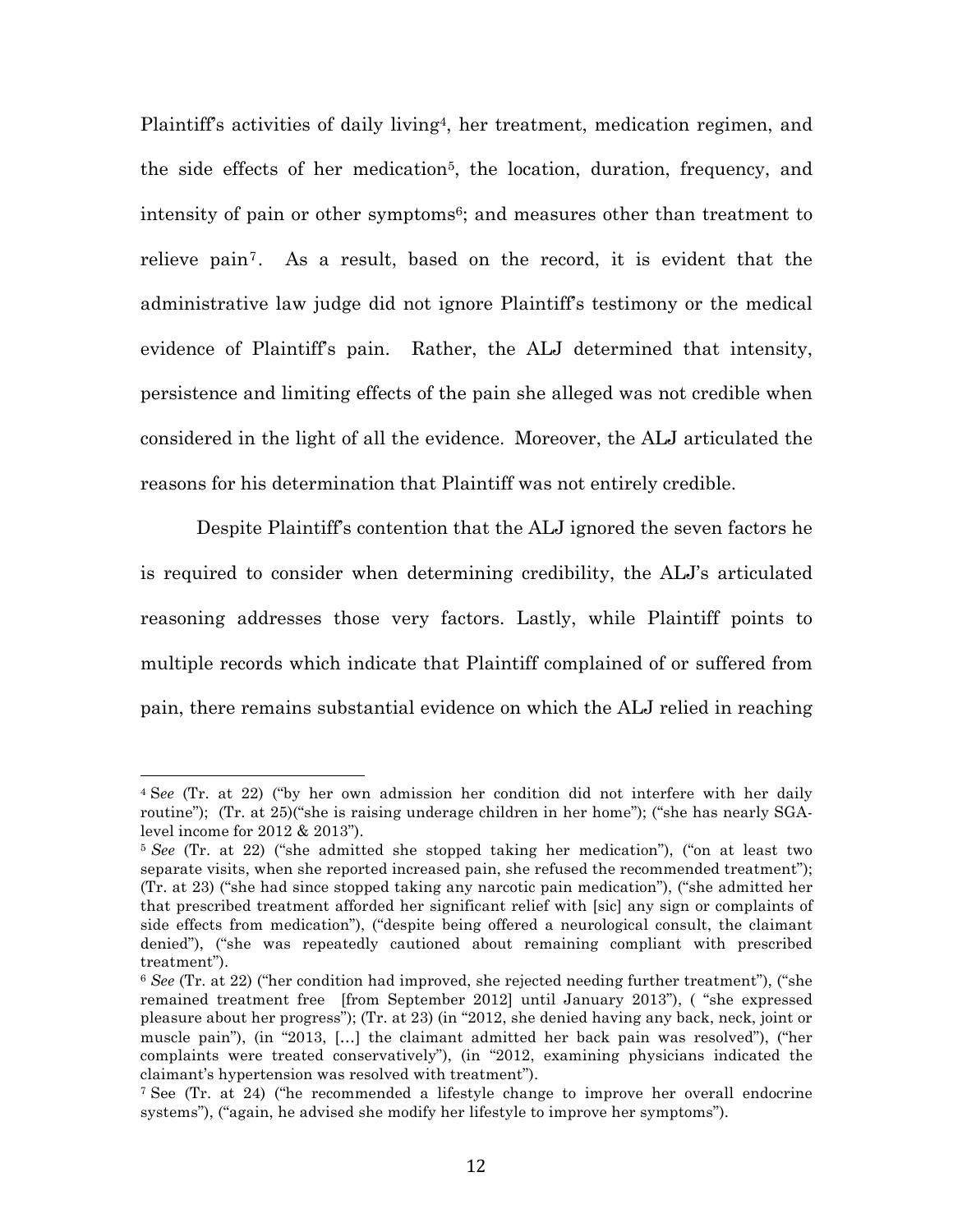his determination. As a result, the undersigned finds Plaintiff's first contention of error to be without merit.

## **B. Substantial Evidence**

Plaintiff's second point of error is based on the fact that several portions of the transcript were either "inaudible" or incorrectly transcribed, resulting in a decision that cannot be based on substantial evidence. (Doc. 18 at 5-6). Plaintiff asserts that because the *entire* record is not before this Court, the Court cannot reach a decision as to whether the ALJ's decision is reasonable. (*Id*. at 6). In support of this assignment of error, Plaintiff points to six specific instances of inaudible testimony and also asserts there were "several other exchanges between the ALJ and the VE where portions of the VE's testimony were inaudible during key portions of his testimony". (*Id*.) Defendant acknowledges that the VE's testimony contains inaudible portions, but asserts that those inaudible portions did not diminish the record such that it could not be determined whether substantial evidence existed to support the ALJ's decision. (Doc. 19 at 8-10).

When taken in a vacuum, the inaudible portions referred to by Plaintiff appear to have an impact on the record. However, after reviewing the VE's testimony as a whole, the inaudible portions do not call into question whether substantial evidence exists because either (1) the inaudible portions do not cause confusion as to the testimony being provided or (2) because those portions are not pertinent to the VE's testimony and/or the ALJ's decision.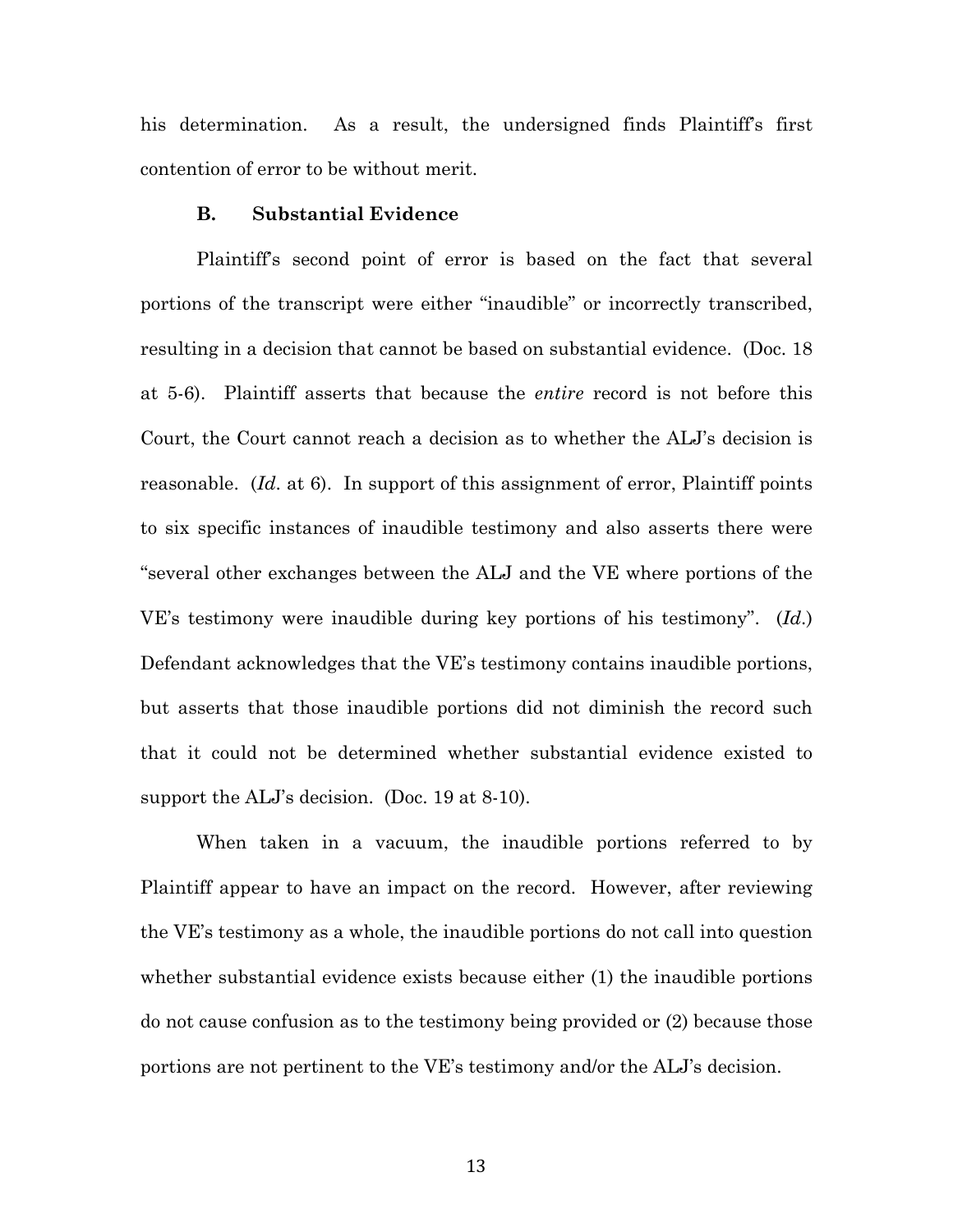The first four inaudible portions cited to by Plaintiff relate to questions regarding Plaintiff's previous work and despite the inaudible portions, the content of the testimony is apparent. More specifically, the first inaudible portion is pulled from within the ALJ's explanation that there was a VE present at the hearing before the VE was sworn in and is not part of the VE's testimony. The next three portions all relate to the VE's testimony as to Plaintiff's previous jobs. While there are inaudible portions, the undersigns finds that those portions do not overcome the testimony as a whole. Further, to the extent that there was confusion, the ALJ summarized this part of the ALJ's testimony in his decision at step five as follows:

The vocational expert classified the claimant's past work as hand packer […] which was medium unskilled work per the DOT but performed at light; self-employed day worker (DOT # 301.687-014) which was medium unskilled per DOT but light as performed; and selfemployed hair cosmetologist (DOT # 332.271-010) which was light skilled with an SVP of 6 per DOT and SVP of 4 as performed. The expert testified that claimant could do the past work as a hand packer and a day worker as performed.

(Tr. at 27). The fifth inaudible portion of the transcript referred to by Plaintiff, while relating to Plaintiff's hypothetical RFC, is much lengthier than the excerpt cited by Plaintiff. (Doc. 18 at 5)("I don't see the keloids [INAUDIBLE] but that's going to be something she's redoing."). The full testimony states as follows:

**ALJ**: Let's turn to a discussion of the possible capacity findings. We have a younger individual with an 11<sup>th</sup> grade education. She has unskilled up to skilled work, if you use the DOT, using an SVP of 4 as a production based on your experience and your testimony about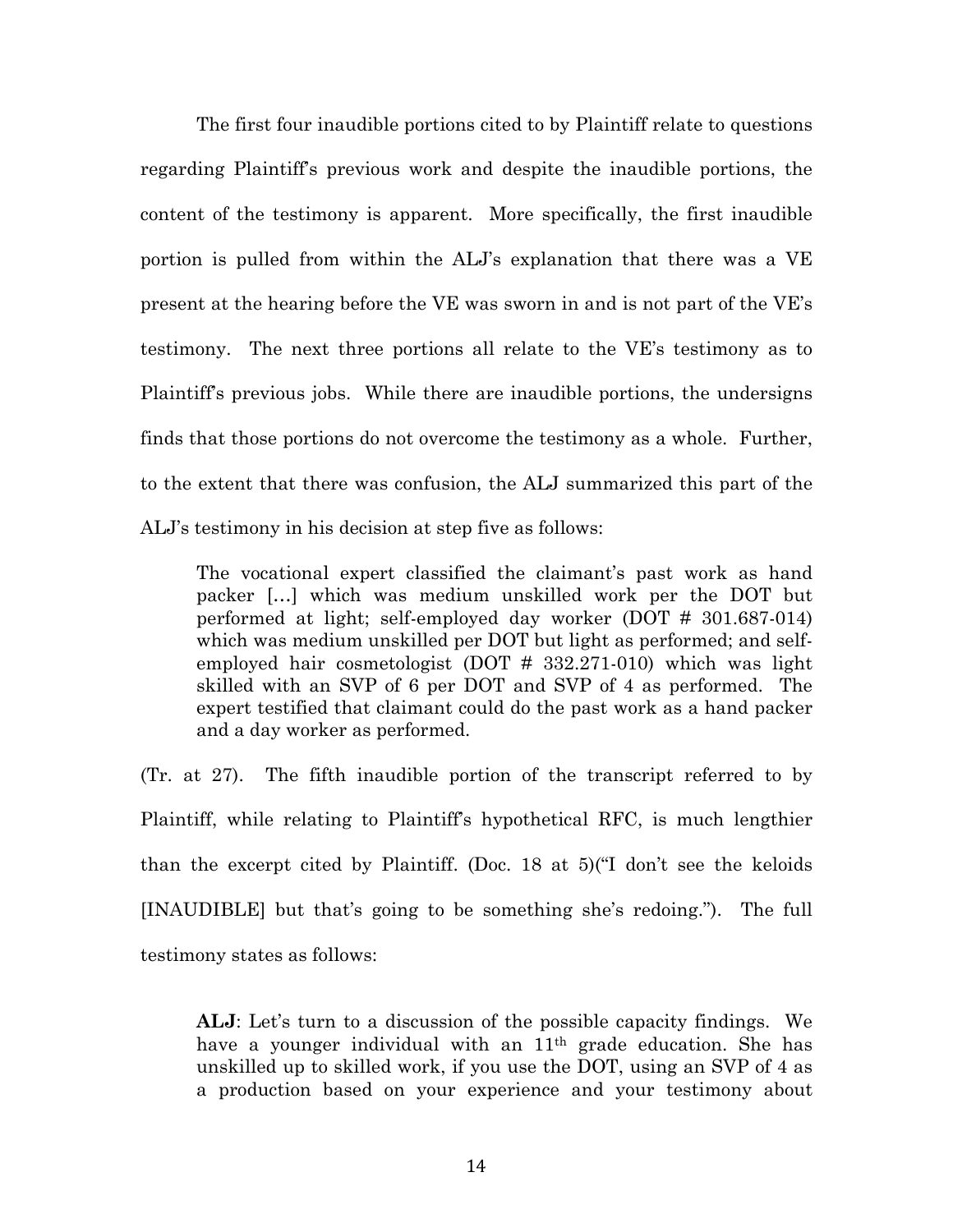cosmetology. Let's take her vocational profile and look at light work first. Actually, there is restaurant work, and there's got to be some reduction. It's because of keloids, because of her issues with her weight, some of the back problems. That's going to take it to light, as opposed to medium, heavy, but at light, let's start, first with just occasional pushing and pulling with upper extremities. Rather than pushing and puling with the upper extremities, there would still be reaching abilities in a frequent range, so frequent reaching, but only occasionally overhead, so occasional overhead reaching, otherwise frequent reaching. Occasional pushing and pulling with the upper extremities, so there's those three things. Posturally, I want you to consider someone not able to climb ladders, ropes, or scaffolds. Part of that is a safety precaution. Some of that is really more tied to her actual physical limitation. I would also exclude the crawling. I don't see the keloids [INAUDIBLE] but that's going to be something she's redoing. Let's look at occasionally climbing ramps and stairs and occasional balancing. I also want you to consider someone needing to avoid concentrated exposure to extreme temperatures and all exposure to dangerous machinery and unprotected heights. Ms. Goree is primarily focused on physical symptoms, but she did talk about some nervousness. There's been some occasion of depression. She has been mental health clinic care at time, so I was thinking about one of the doctors from the state agency, Dr. Oestreich [phonetic] talked about simple work, so let me ask you, in addition to the range of light work I'm talking about in terms of physical, mentally, I want you to consider someone who going to simple, routine, competitive tasks where attention and concentration would be maintained for two-hour increments during the workday, and let's look at casual contact with the public. One of the things that the doctor said was that the claimant will encounter social restriction mainly when interacting with the general public. It's not exactly detailed and descriptive, so I'm going to ask you to consider casual contact with the public, which would give you something with more specificity. All right. So there's a lot for you to consider, but let's go over that. Branch of light work physically, with mentally and simple and routine tasks and casual contact with the public. What about hand packer, day worker, and cosmetologist?

**A**: {INAUDIBLE] day worker and hand packager, as she performed them, not as generally performed [INAUDIBLE] cosmetology work.

(Tr. at 59-61). Plaintiff may be correct that "it is impossible to know based on

that statement alone [the one sentence including with the inaudible portion]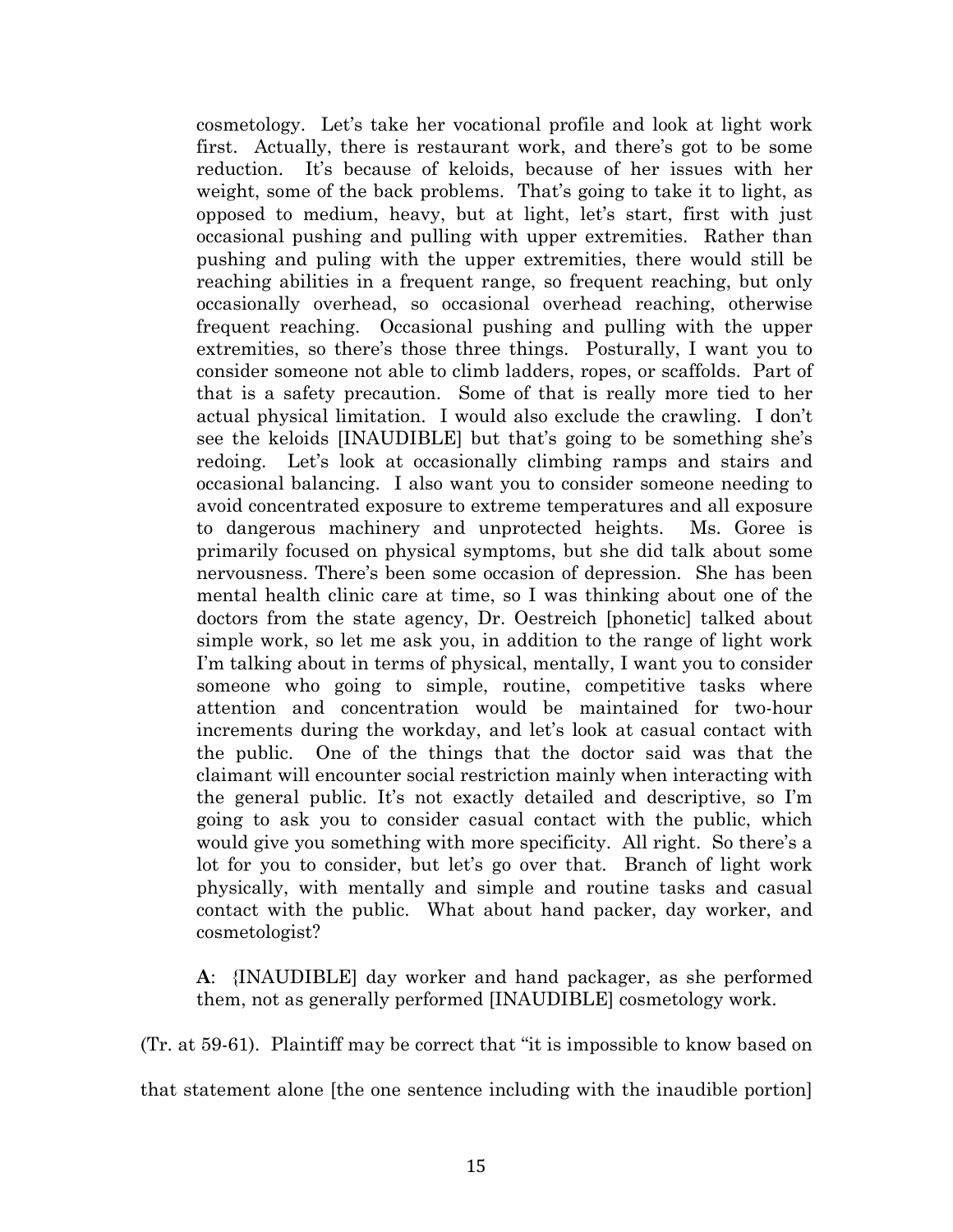what weight he [the ALJ] gave in his RFC to the keloids in the hypothetical posed to the VE." (Doc. 18 at 5). However, it is clear that the ALJ's hypothetical and/or RFC were not based on that statement *alone.* Rather, the record reflects that the ALJ first diminished Plaintiff's abilities to light work "because of keloids, because of her issues with her weight, some of the back problems" and the provided other extensive limitations for the VE to consider. As a result, based on the entirety of transcribed hearing, including, the question and response above, Plaintiff's assertion that the "inaudible" portions rendered the record incomplete is not compelling. Further, as discussed above, the ALJ also summarized the VE's testimony as to Plaintiff's ability to perform her previous work such that there is no gap in the record. (See Tr. at 27)("The expert testified that claimant could do the past work as a hand packer and a day worker as performed."). As a result, the undersigned finds Plaintiff's second contention of error to be without merit.

## **C. The Hypothetical Posed to the Vocational Expert**

Plaintiff's third assignment of error is that the ALJ's hypothetical to the VE did not take into account all of Plaintiff's limitations. (Doc. 18 at 6-7). In reality, Plaintiff does not assert that the ALJ failed to include his RFC finding in the hypothetical posed to the VE but, rather, asserts that the RFC did not include all of Plaintiff's impairments and, therefore, the hypothetical posed did not include all of Plaintiff's impairments. More specifically,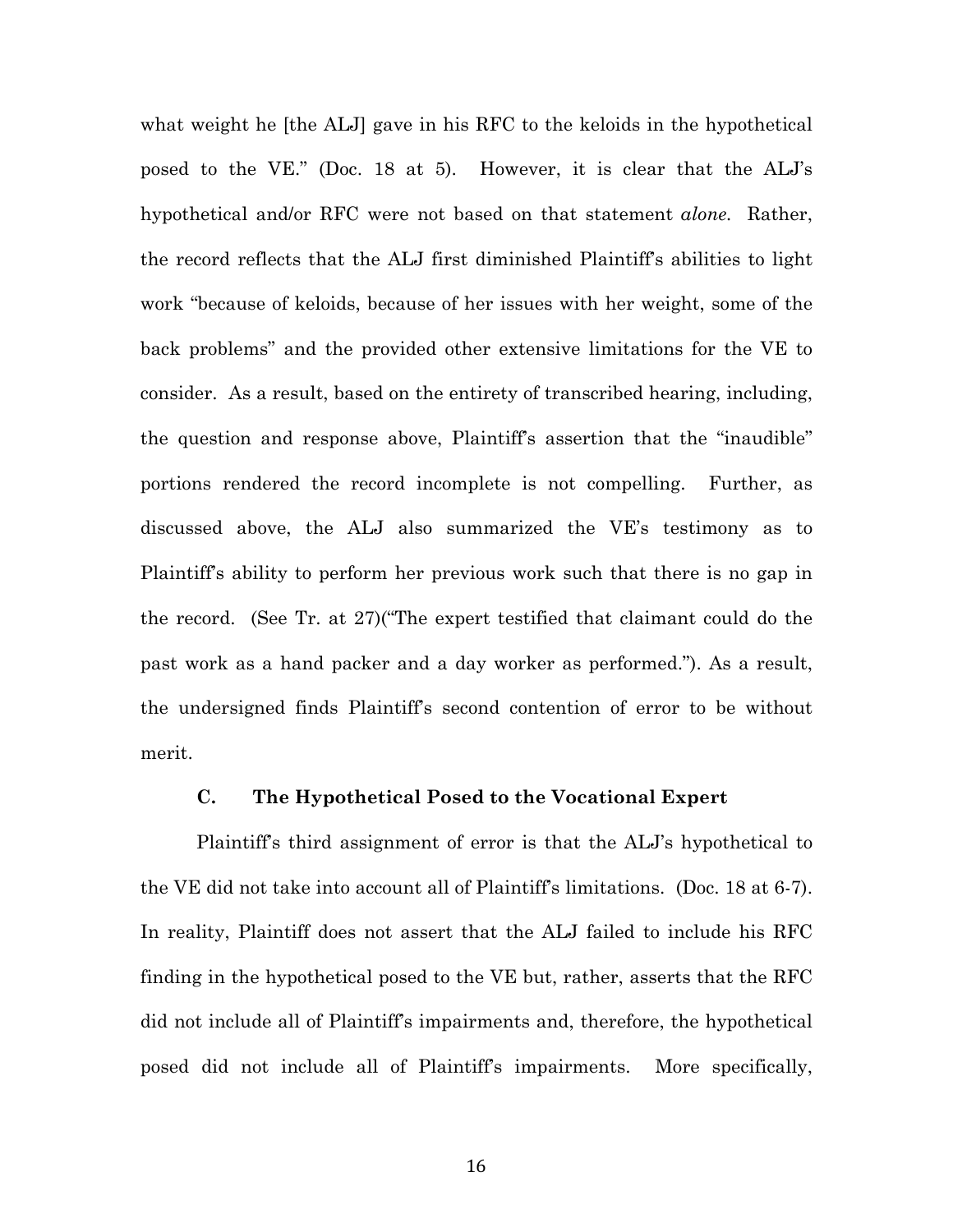Plaintiff asserts that the ALJ failed to include a portion of the opinion of Dr. Estock, who was accorded considerable weight by the ALJ, wherein Dr. Estock opined that Plaintiff "can adapt to occasional changes of routine for simple situations not calling for rapid or extensive changes in work tasks or procedures", which was not referenced in the RFC or hypothetical posed to the VE. (*Id*. at 7). Plaintiff further takes issue with the fact that there is no "sit/stand option" in the RFC even though the ALJ found Plaintiff's lumbar disc disease with spondylosis/osteoarthritis to be a severe impairment and asserts that the RFC is not sufficiently limiting because it failed to address Plaintiff's alleged severe pain. Defendant argues that the impairments allegedly omitted were not were not supported by the medical evidence of record and, therefore, the omission of those impairments in the RFC and the hypothetical posed to the VE was not error. (Doc. 19 at 10-11).

"The RFC assessment is a function-by-function assessment based upon all of the relevant evidence of an individual's ability to do work-related activities." Social Security Ruling 96-8p, *Titles II and XVI: Assessing Residual Functional Capacity in Initial Claims*, 1996 WL 374184, \*3. The Court notes that the ALJ is responsible for determining a claimant's RFC. 20 C.F.R. § 416.946 (2015). That decision cannot be based on "sit and squirm" jurisprudence. *Wilson v. Heckler*, 734 F.2d 513, 518 (11th Cir. 1984). However, the Court also notes that the social security regulations state that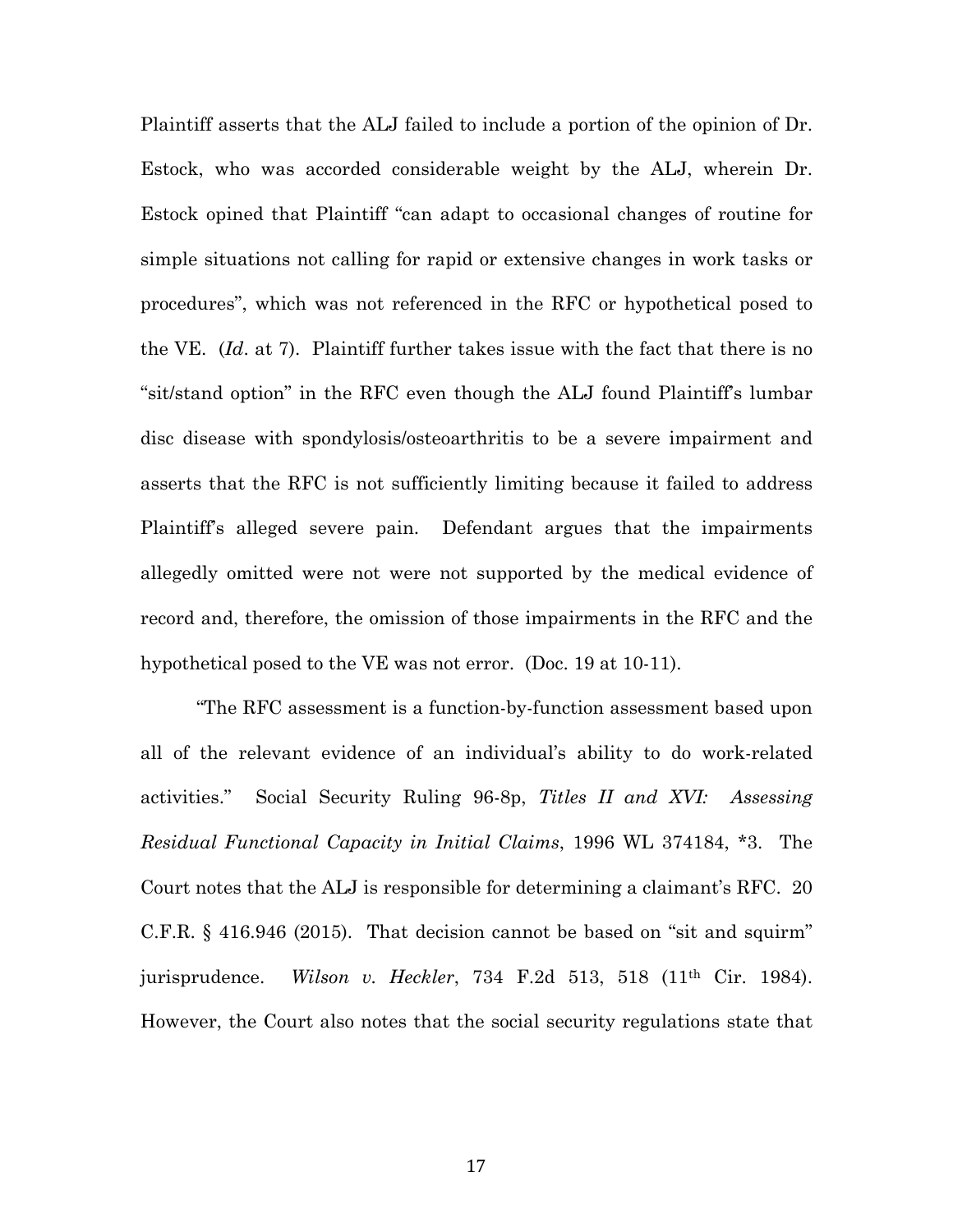Plaintiff is responsible for providing evidence from which the ALJ can make an RFC determination. 20 C.F.R. § 416.945(a)(3).

Plaintiff's assertions are not compelling. First, Dr. Estock's opinion was not given controlling weight due to his lack of treating relationship. (Tr. at 27). Next, the record reflects that the ALJ in determining Plaintiff's RFC, considered not just Dr. Estock's opinion, but also Plaintiff's testimony and the objective medical record as a whole. (Tr. at 20). Lastly, the ALJ articulated that Dr. Estock's assessment of mild to moderate mental health problems were consistent with Plaintiff's near SGA-level work income for two years, conservative mental health care, and lack of inpatient care (Tr. at 27; See also FN4) and Plaintiff has not pointed to any other evidence to support that she has additional mental limitations to negate the ALJ's RFC. Additionally, with regard to Plaintiff's sit/stand option, there is no medical evidence that Plaintiff could not sit/stand, other than her own subjective testimony which, as discussed herein above, the ALJ properly found to be less than credible. The same holds true for Plaintiff's subjective complaints of pain from keloids.

As a result, the undersigned finds that the record as a whole contains substantial evidence on with the ALJ relied in determining Plaintiff's RFC. Accordingly, despite Plaintiff's assertion that the RFC should have been more restricting, the undersigned does not find that the ALJ's RFC determination was in error.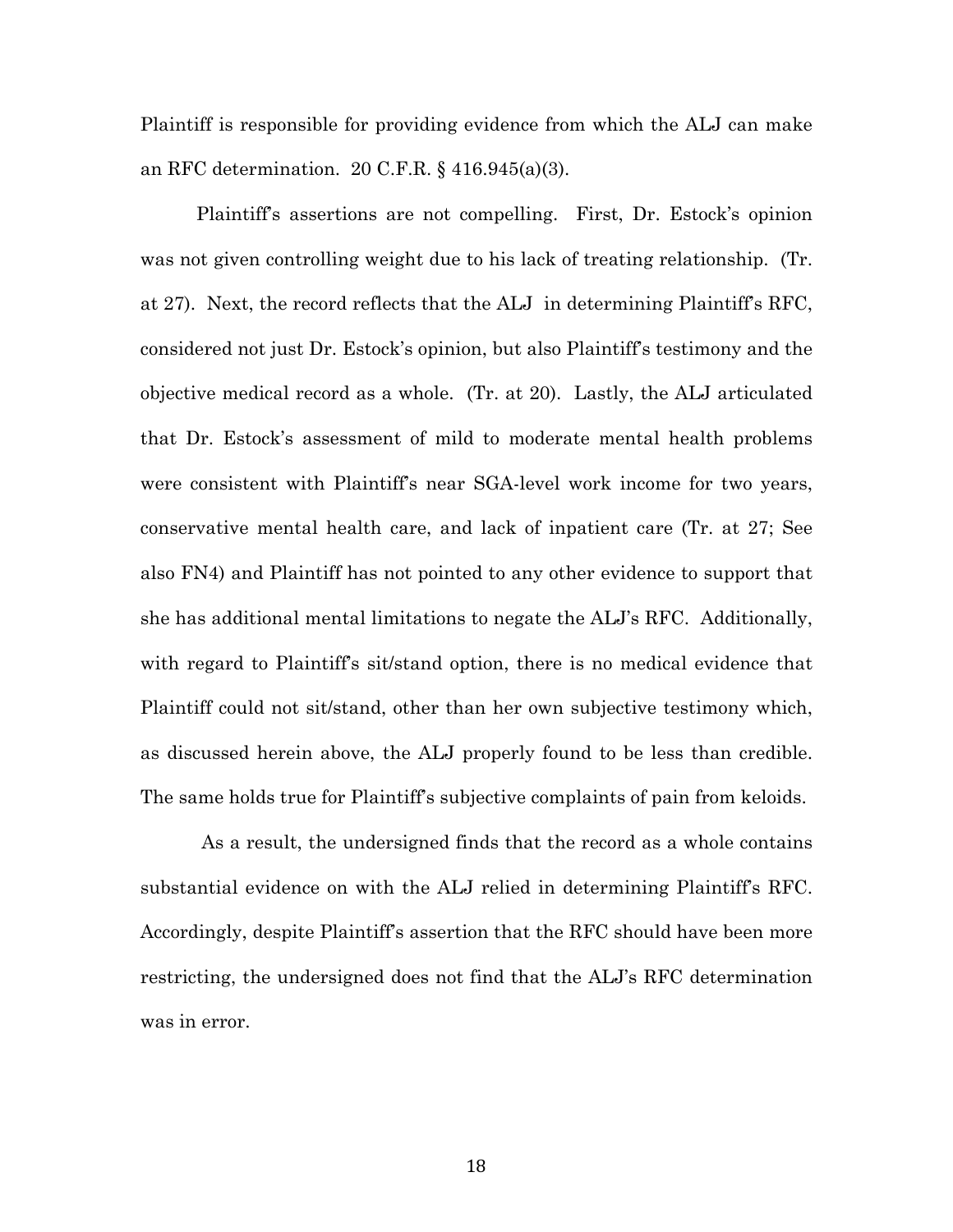The hypothetical posed to the VE was, likewise, not erroneous. For a vocational expert's testimony on the availability of jobs to constitute substantial evidence, "the ALJ must pose a hypothetical that adequately describes all the claimant's impairments and accurately reflects the claimant's educational level, age, work skills, and experience." *Lanier v. Commissioner of Social Security*, 252 Fed. Appx. 311, 314-15 (11th Cir. 2007)(*citing Jones v. Apfel*, 190 F.3d 1224, 1229 (11th Cir. 1999)); *see also Dial, supra*, 403 Fed.Appx. at 421 (where ALJ failed to include all of the claimant's "employment limitations in the hypothetical questions posed to the VE ..., the VE's testimony did not constitute substantial evidence upon which the ALJ could rely.").. However, the hypothetical question "need only include limitations supported by the record" and a claimant's "additional claimed impairments that [are] not supported by objective medical evidence" need not be included in the hypothetical. *Lanier*, 252 Fed. Appx. at 315.

In Plaintiff's case, the mental impairment supported by the objective medical evidence as stated in the RFC was as follows:

[...]Mentally, she can perform simple, routine, and repetitive tasks. She can maintain attention and concentration to perform such tasks for two-hour increments throughout the workday. She can have casual contact with the general public throughout the workday.

(Tr. at 20). The hypothetical posed to the VE (typed above in full) included mental restrictions based on "someone who going to simple, routine, competitive tasks where attention and concentration would be maintained for two-hour increments during the workday, and let's look at casual contact